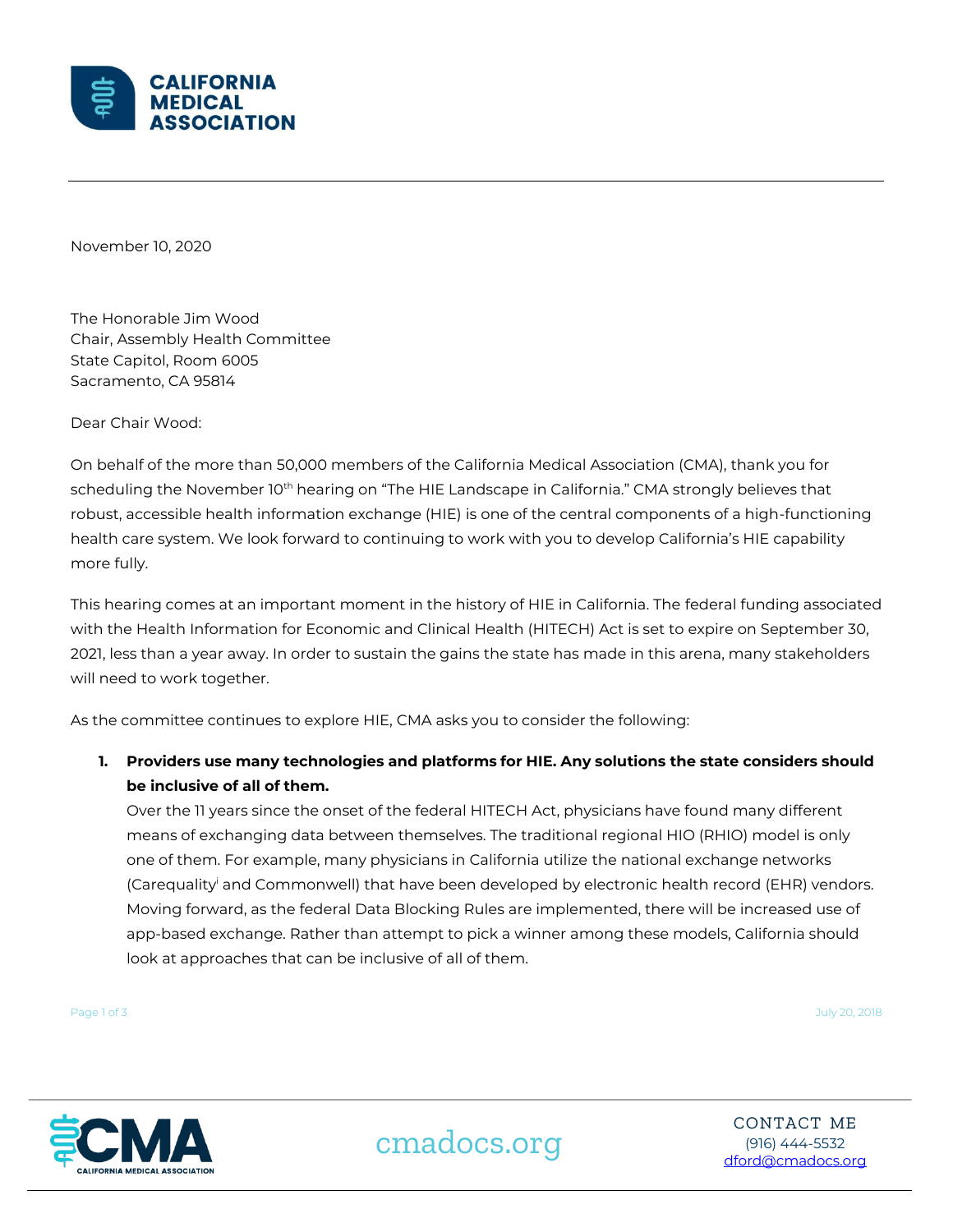Other states – Michigan<sup>ii</sup> and New York to name two – have had success by utilizing a "network of networks" approach, also known as a health information network (HIN). Under this model, the HIN acts as the hub that assists multiple HIOs and other platforms to communicate with one another. In some states the HIN also acts as a unified source for data exchange with state agencies, holding one interface for multiple departments. CMA believes that California should consider these models to advance HIE.

**2. California should provide additional support to small and safety net practices through additional funding and technical assistance.**

Small and safety net practices face a unique set of challenges in data exchange. Many of them are on less robust EHR systems that may not be connected to national networks or regional HIOs. Add to that, with the coming end of HITECH funding, the federally funded technical assistance that was provided through the regional extension centers will soon be gone. The state should look at developing new mechanisms to provide that support. That could include alternative federal funding lines (see below) or private funding.

**3. The California Health and Human Services Agency (CHHS) can play an important role in advancing HIE by acting as a facilitator and convenor.**

In the early days of the implementation of the HITECH Act, the State of California played an essential role as the facilitator and convenor for many discussions and decisions in health IT. There was, at the time, a Deputy Secretary of Health Information Technology within CHHS<sup>III</sup>. That Deputy Secretary convened an eHealth Coordinating Committee comprised of senior leaders from many stakeholder groups. As time went on, however, other competing priorities arose and the Deputy Secretary position was dissolved.

Now, with the coming end of the HITECH Act, the State of California can play an important role in continuing the work of promoting HIE in this state. A good start would be naming a new Deputy Secretary of Health IT who can coordinate functions across multiple departments and convene outside stakeholders.

## **4. There is a possibility to leverage federal funding to advance HIE.**

In order to support this work, CMA believes that the state should consider accessing Medicaid Information Technology Architecture (MITA) funding<sup>iv</sup>. This line of funding provides an enhanced federal match – 90% for build out, 75% for maintenance – for systems to support enhanced data

Page 2 of 3 July 20, 2018



cmadocs.org (916) 444-5532

CONTACT ME [dford@cmadocs.org](mailto:dford@cmadocs.org)